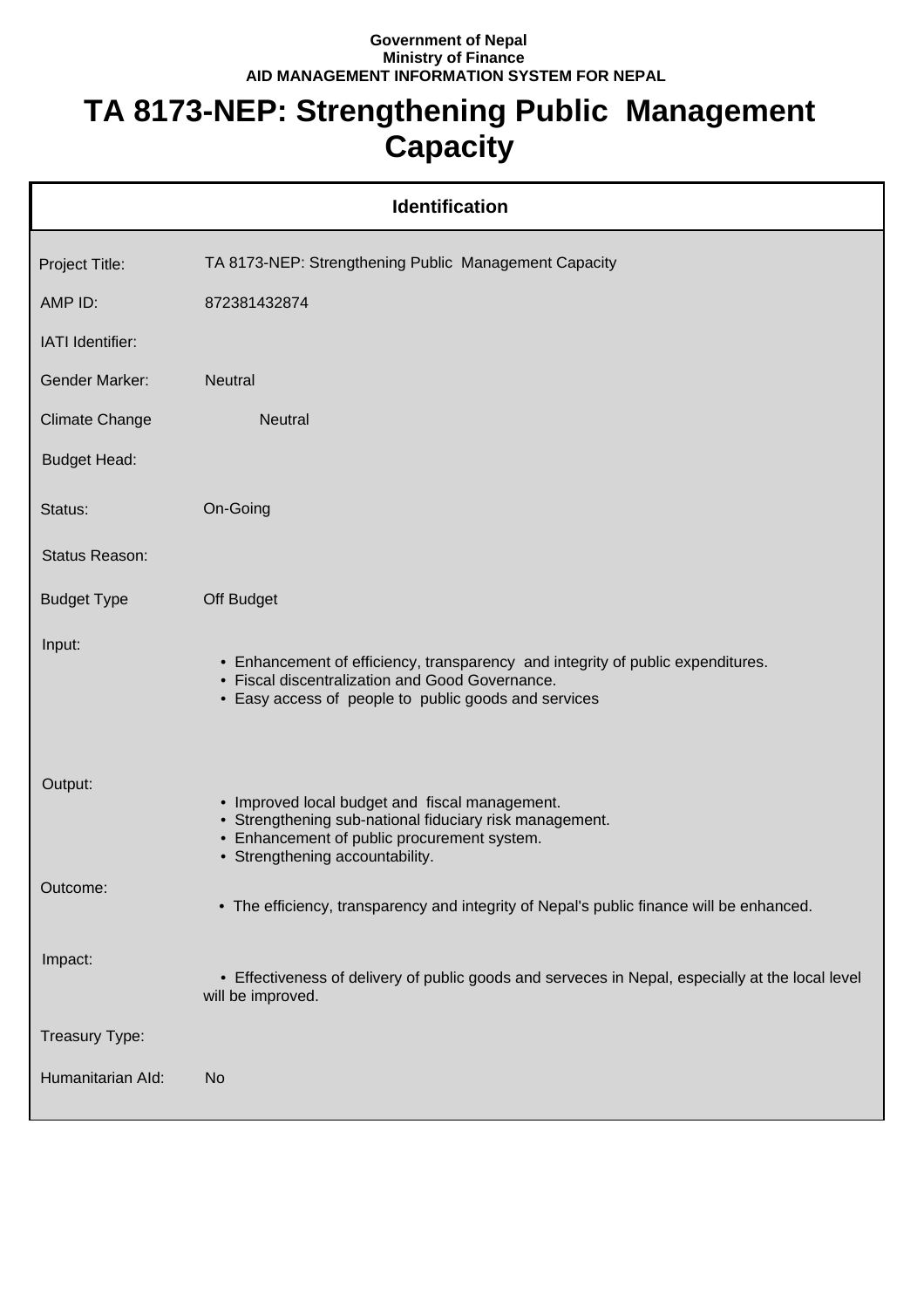| Location     |            |
|--------------|------------|
| Location     | Percentage |
| <b>NEPAL</b> | 100.0%     |

| <b>National Plan</b>                                                                              |            |
|---------------------------------------------------------------------------------------------------|------------|
| Program                                                                                           | Percentage |
| [Good Governance (GG)] [Good Governance and Human Rights ] [National Development]<br>Plan (NDP) ] | $100.0\%$  |

| <b>Sector</b>                                        |            |
|------------------------------------------------------|------------|
| Sector                                               | Percentage |
| Nepal Sector Classification GENERAL ADMINISTRATION 0 | 100.0%     |

| <b>Implementing/Executing Agency</b>              |        |  |
|---------------------------------------------------|--------|--|
| Donor                                             |        |  |
| Asian Development Bank                            | 0.0%   |  |
| <b>Responsible Organization</b>                   |        |  |
| Ministry of Federal Affairs and Local Development | 100.0% |  |
| <b>Executing Agency</b>                           |        |  |
| Ministry of Finance                               | 100.0% |  |
| <b>Implementing Agency</b>                        |        |  |
| <b>Public Procurement Monitoring Office</b>       | 33.0%  |  |
| National Vigilance Center                         | 33.0%  |  |
| Ministry of Federal Affairs and Local Development | 34.0%  |  |

| <b>Funding</b>      |      |
|---------------------|------|
| UNDISBURSED BALANCE | null |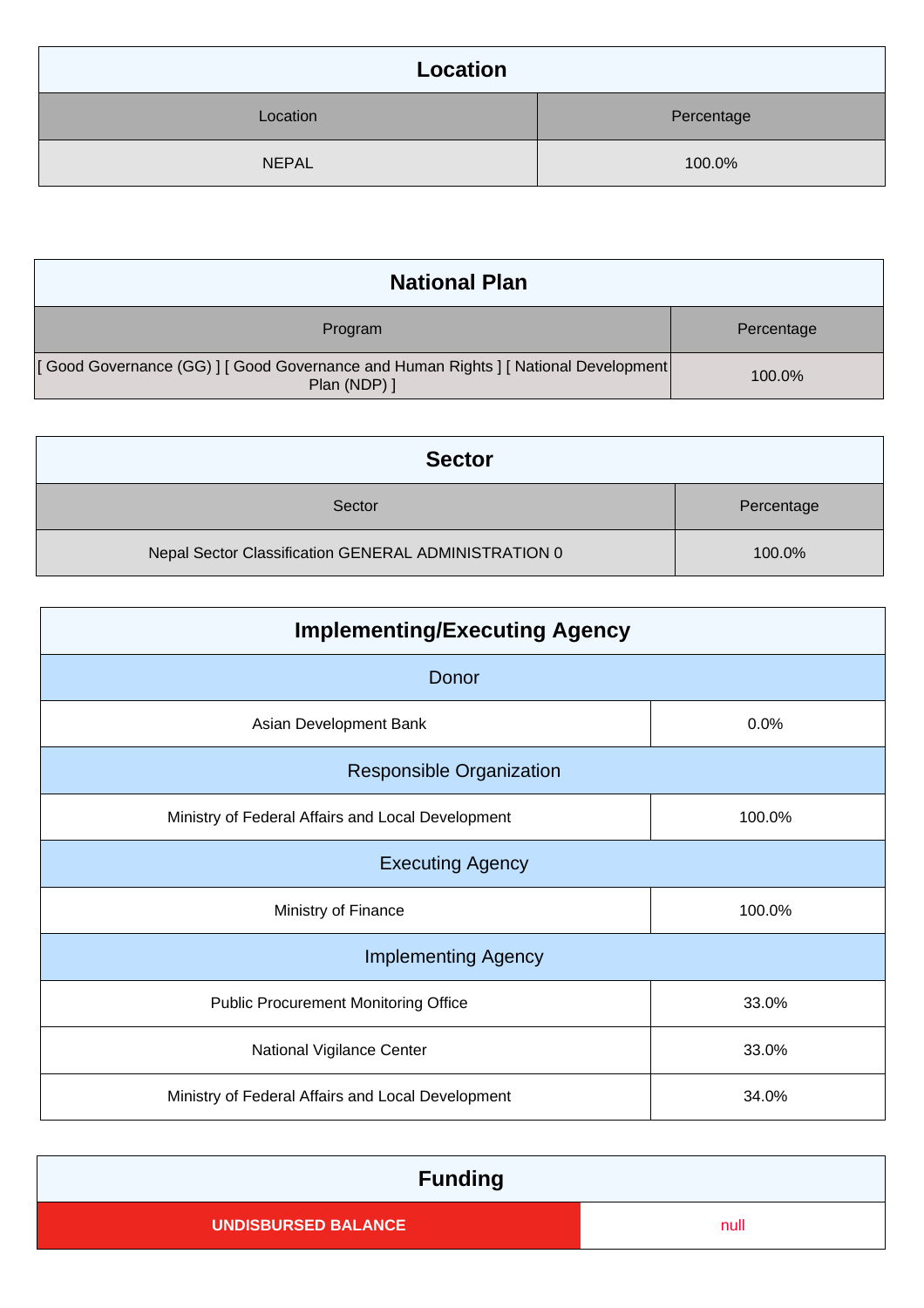| Transaction<br>Date            | Type of<br>Assistance                   | Mode of<br>Payment    | Post Earthquake<br>Assistance | Commitment | <b>Disbursement</b> |
|--------------------------------|-----------------------------------------|-----------------------|-------------------------------|------------|---------------------|
|                                | <b>Asian Development Bank</b>           |                       |                               |            |                     |
|                                |                                         |                       | <b>Actual</b>                 |            |                     |
| 8/30/2012                      | Technical<br>Assistance<br>(Standalone) | <b>Direct Payment</b> | No.                           | 37,000,000 |                     |
| 10/31/2013                     | Technical<br>Assistance<br>(Standalone) | <b>Direct Payment</b> | No                            | Ю          | 1,900               |
| 3/15/2014                      | Technical<br>Assistance<br>(Standalone) | <b>Direct Payment</b> | No                            | Ю          | 180,156             |
| 7/15/2014                      | Technical<br>Assistance<br>(Standalone) | <b>Direct Payment</b> | No                            | Ю          | 470,485             |
| Total                          |                                         |                       | 37,000,000                    | 652,541    |                     |
| Total (Asian Development Bank) |                                         |                       | 37,000,000                    | 652,541    |                     |
| <b>UNDISBURSED BALANCE</b>     |                                         |                       | 36,347,459                    |            |                     |

| <b>Progress Achieved</b>       |  |
|--------------------------------|--|
| Progress Achieved:             |  |
| Key Problems:                  |  |
| Steps Taken to Solve Problems: |  |

| <b>Funding Information</b>        |                |  |
|-----------------------------------|----------------|--|
| <b>Total Actual Commitment</b>    | 37,000,000     |  |
| <b>Total Planned Commitment</b>   | $\overline{0}$ |  |
| <b>Total Actual Disbursement</b>  | 652,541        |  |
| <b>Total Planned Disbursement</b> | $\Omega$       |  |